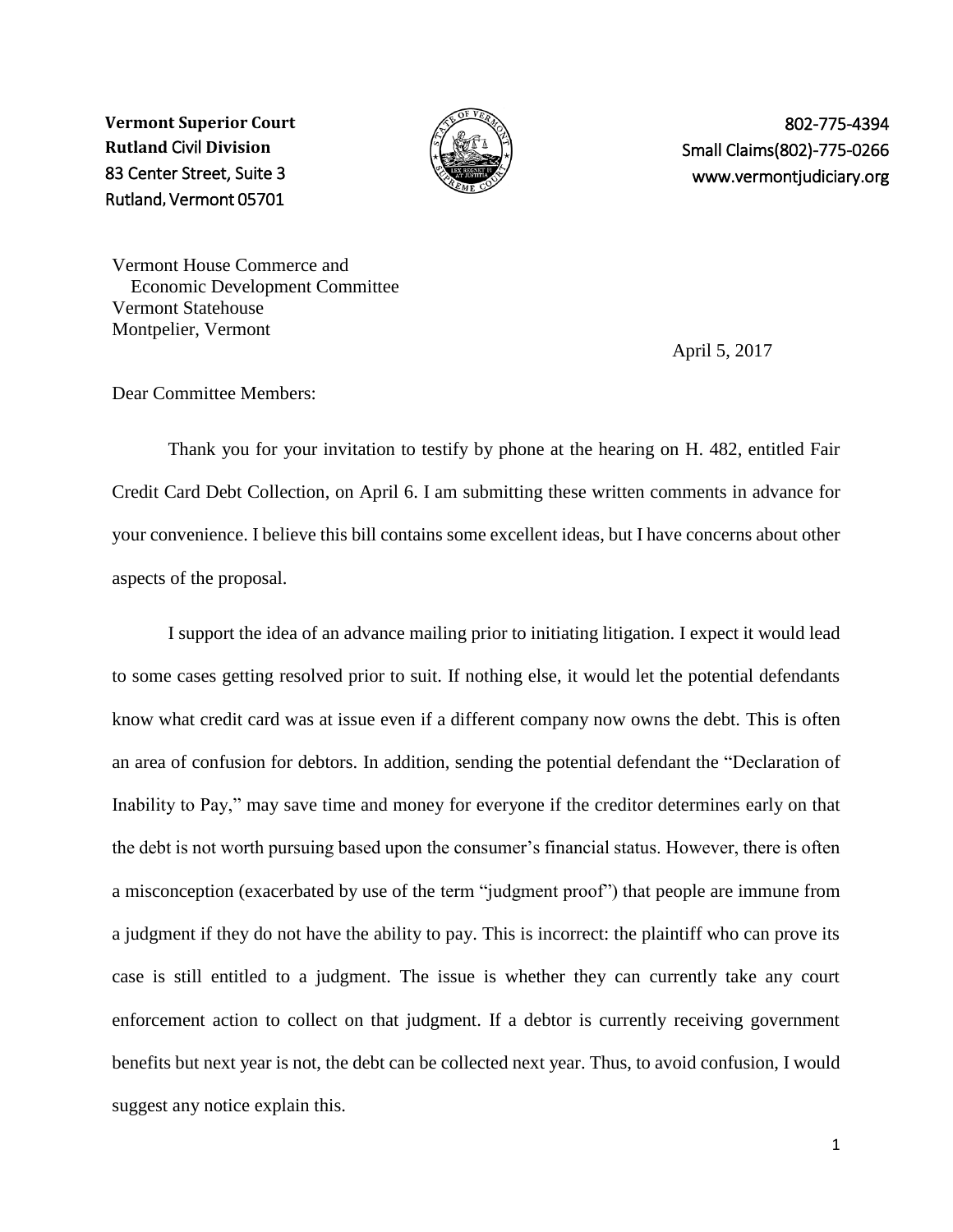I like the idea of a prepaid envelope for mailing the Declaration of Inability to pay back to the Plaintiff, but it does not make sense to have the defendant also mailing the form to the court because this is at a pre-suit stage and a case may never get filed. In that event, we would have forms floating around that did not have a case file.

I wholeheartedly support deleting the reference to the federal minimum wage. Our Vermont minimum wage is higher, and represents the considered judgment of the legislature of Vermont as to the benchmark of what is the minimum income needed to survive. That is the figure we should be using.

I am puzzled by section  $4051(b)$ , which refers twice to subsection  $(a)(1)$ . I suspect the second reference was intended to say that if the prospective defendant disputes the debt, the creditor must cease action until it sends the documents described in subsection (a)(1)(G).

I have several concerns about section 4052(3), which would set a trial in every case even when the defendant did not answer, and require the court to send notice to the defendant. Under normal practice in civil cases, no hearings are held if a defendant does not file an answer, with the exception of certain special cases such as rent escrow hearings or preliminary injunction hearings. There are two issues here: whether a trial should occur if no defendant answers, and how notice of such a hearing would get to the defendant.

As to the first issue, we do not typically have trials if no answer has been filed. Instead, default motions are filed. There is no reason to take up court trial time, or require witnesses to come to court, if no one is contesting the claims. Plaintiff should not have to bring witnesses (from out of state especially) if defendant never appears—that is what default motions are for. I do not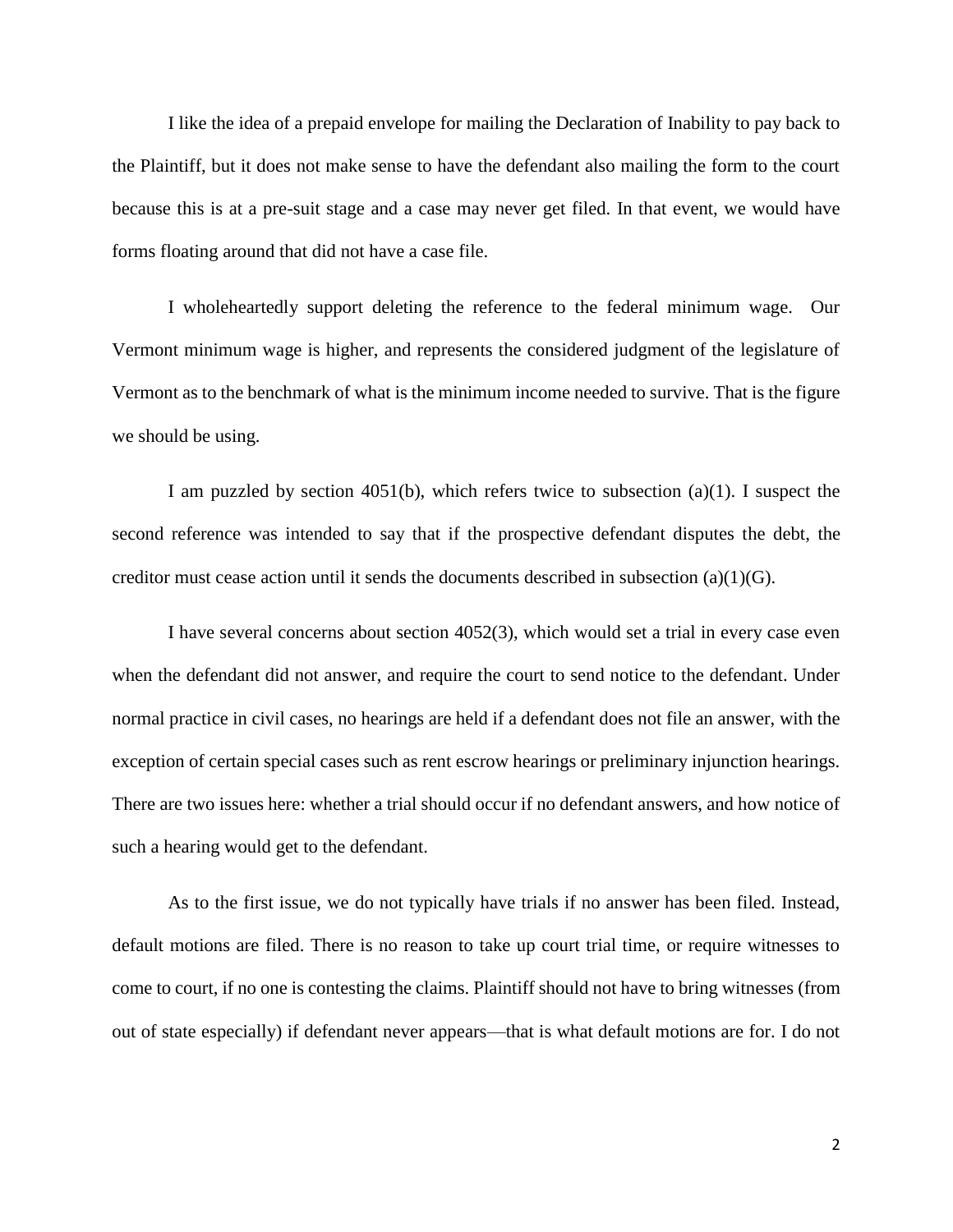believe it is appropriate to single out this one category of cases and require the plaintiffs to come to trial when there is no defendant involved in the case.<sup>1</sup>

I do strongly support the idea of trying to get defendants more actively involved, as these cases are ones in which many defendants never respond at all. On a gut level I believe that getting a notice of a court hearing at the same time you get your summons and complaint may get more people to participate. Thus, in the Civil Division I would support a proposal to set an initial status conference in each of these case as soon as they are filed, to encourage people to come in to discuss the case with the judge and the plaintiff. I expect that if we can get them in the door and explain their options, many more cases can get addressed in some way other than a default judgment. I do not believe adding status conferences in all *Small Claims* cases is a workable proposal, however, because we have limited hearing time and judge time for these cases, which are handled by lawyers or Assistant Judges. Instead, I believe that requiring clearer default motion filings in all cases – to assure that all of the required elements are met – would be a better approach.

The other issue is how a notice for either a trial or a preliminary status conference, whichever you settle on, would be served. In other cases in which a hearing is set before any answer is filed, such as rent escrow hearings and preliminary injunction hearings, the court issues the hearing notice and it is the Plaintiff's responsibility to have it served upon the defendant by sheriff. Section 4052(3) says the court shall mail the defendant a hearing notice even if no answer is filed. WE DO NOT HAVE A VALID ADDRESS FOR A DEFENDANT IF HE/SHE HAS

l

<sup>1</sup> Moreover, even in cases in which a defendant does respond, the idea of setting a trial in every case in the Civil Division as soon as it is filed is unfair to both sides. Neither will likely be ready for trial right at the start of case. They may need discovery, we want them to talk, and the best way to address that with pro se parties is a status conference. Setting a trial right away as the first step in the case would deprive the parties of their rights to discovery. Small Claims court cases do not have discovery, but regular Civil Division cases do. In addition, parties in the Civil Division have the right to file motions to dismiss or for summary judgment, and setting an immediate trial in every case would skip those steps as well.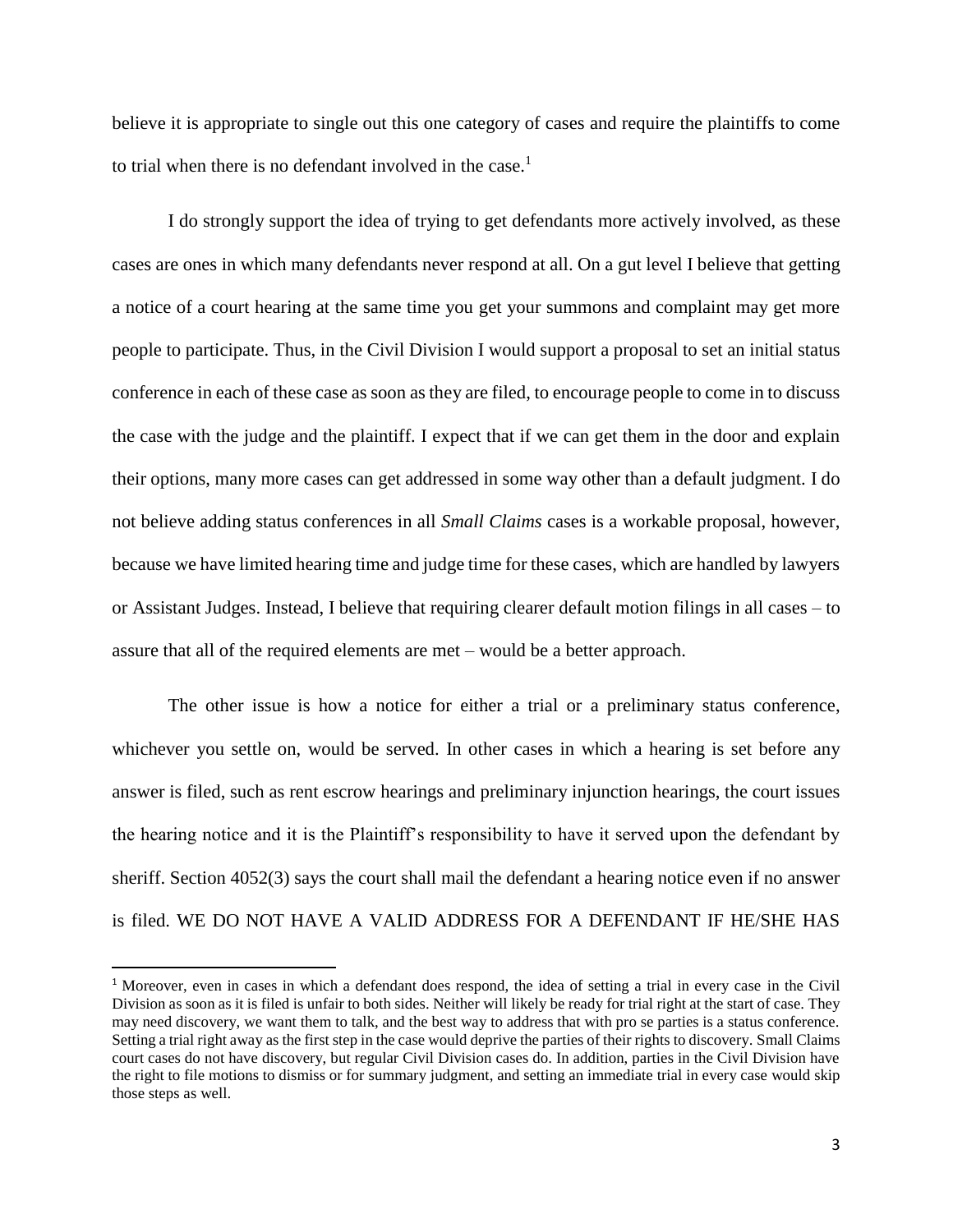NOT ANSWERED. Any notice of a court hearing in a case where we do not have an answer from the defendant needs to be done by sheriff's service to assure they get it. I would suggest that the statute say that the court shall issue a hearing notice for a status conference as soon as a case is filed, and plaintiff shall serve that notice on defendant by sheriff. Ideally it would go with the summons and complaint and the statute would require that it be the *top page* of the service packet so they don't miss it. However, I understand that often the plaintiffs in these cases try to serve defendants first and file the complaint later, so that if the sheriff cannot locate the defendant they have not paid the court filing fee in vain. Thus, although I prefer having a notice served *with* the summons and complaint, the alternative would be to have the hearing notice served (at plaintiff 's expense) after the case is filed, as sheriff's service costs less than a court filing fee.

One other suggestion. In Small Claims cases, the rules require that the plaintiff include a blank answer form for the Defendant's use in the packet of papers served with the summons and complaint. I believe that requiring two blank answer forms (one to send the Plaintiff and one to send the court) with the cases filed in the Civil Division might also increase the number of responses, as it would make it easier for defendants to understand what they were expected to file. Stealing an idea from the earlier part of the bill, I think it would be an excellent idea to also require prepaid, preaddressed, envelopes for the Defendant to mail the answer to the court and to the Plaintiff.

The idea (in section 4052(7)) of staying the running of post-judgment interest while a defendant remains exempt from collection makes sense, as arguably it is unfair to penalize someone for not paying if they truly cannot afford to do so. I also support the proposal to require disclosures about how long it will take to pay off the debt at various payment levels, as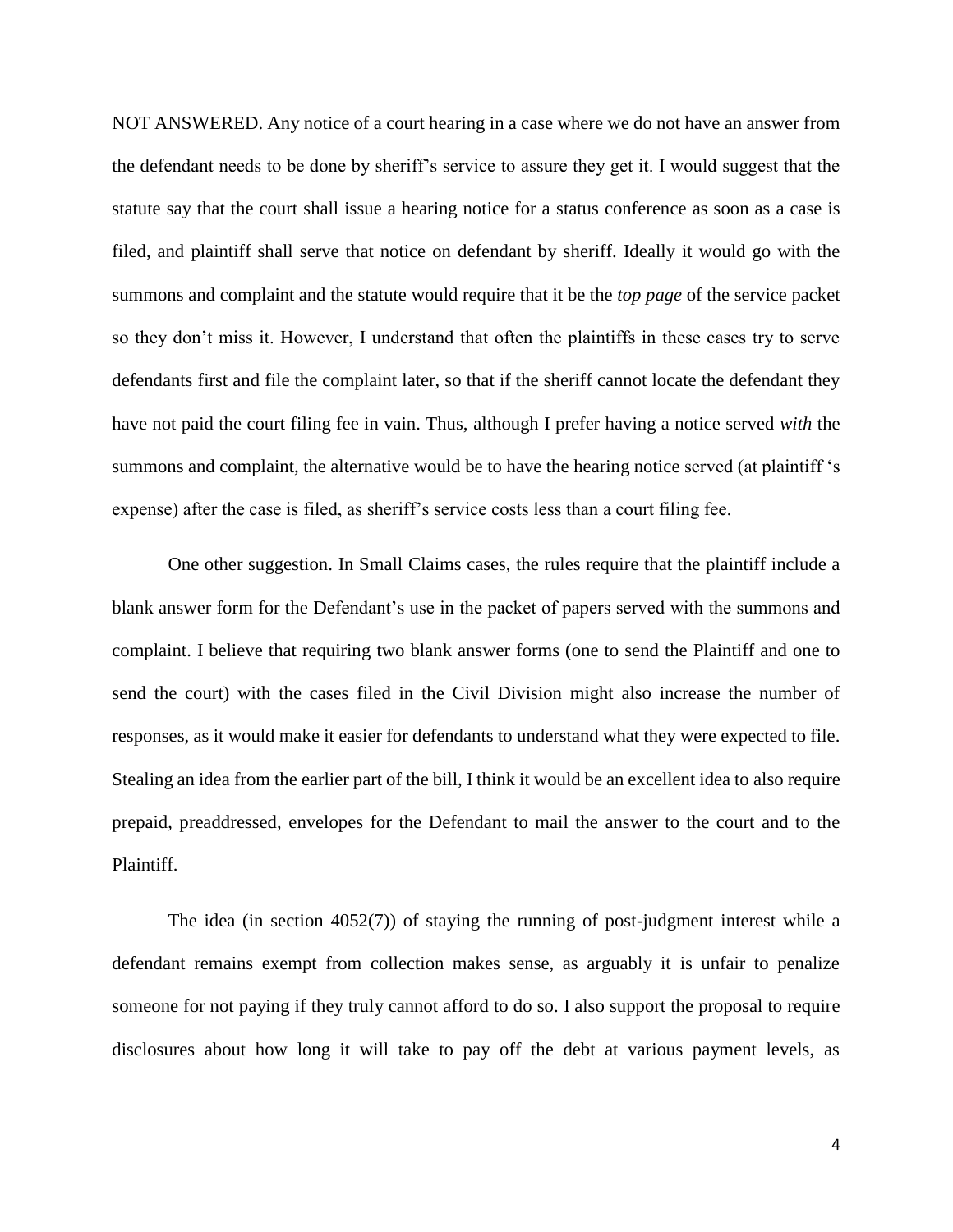unsophisticated debtors do at times agree to such low payments that they will never pay off any principal.

A few other comments. In section 4052 sections 5, 6(A) and 6(B), which address the burden of proof and calculations of interest impacts, I would suggest adding "or in a default motion" after "trial." We need the same proof either way.

Section  $4052(7)(A)$  directs the court to determine whether the defendant's income is exempt from collection. I would suggest saying: "*If possible*, the court shall determine …" We cannot make such determinations if the defendant fails to appear.

Section 4053, addressing Post-Judgment Collection, uses the term "wage assignment." Perhaps the term "wage garnishment" would be clearer to non-lawyers.

Section 4055(1) would require Plaintiff to make ongoing attempts to collect on a judgment before renewing it for another eight years. Is it necessarily beneficial to either side to require ongoing attempts to collect if a creditor wants to renew a judgment in the future? What if the defendant is collection-proof now so Plaintiff *cannot* take any action? Why should they lose the right to do so in future if the Defendant comes into a better financial situation? What if the creditor wishes to be kind to a defendant who is going through cancer treatment or a divorce, and would prefer to delay collection?

Lastly, section 4055(2) would bar a creditor from renewing a judgment if the creditor could not prove it "has the present intent and ability to file a judgment lien against the defendant." My understanding is the only lien this refers to is one filed in the land records. If a defendant owns no land, the plaintiff cannot meet this requirement. Why should the fact that a defendant owns no land bar the plaintiff from trying to collect through other means?